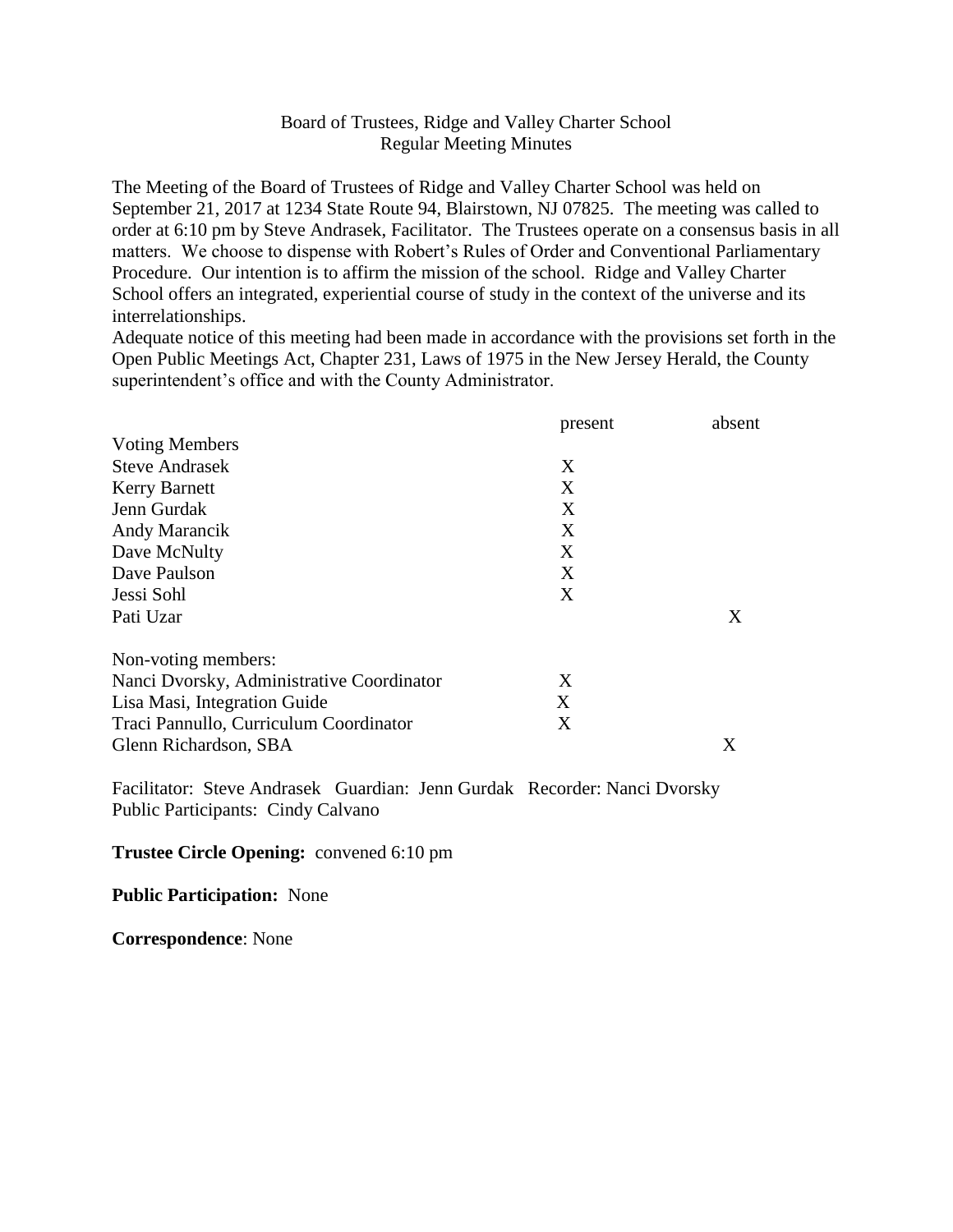## **Leadership Team Updates:**

.

**Integration Guide Report:** Lisa Masi reported that she has been working on organizing the classroom libraries. She has also been working on reviewing and approving field trips and expeditions.

**Curriculum Coordinator Report:** Traci Pannullo requested two minor revisions to the Personal Electronic Devices/Cell Phones 3515.1 policy. First paragraph, first sentence shall read "….other personal electronic communication *or tracking devices*…." Second paragraph last sentence shall read "…device is turned off and *out of the learning environment* during the instructional day." Unanimously approved. Traci reported that we have a Ramapo College practicum student coming to the school for 25 hours of classroom observation and support. Traci presented updated PARCC results. She also outlined the yearlong professional development schedule which includes a focus on Earth Literacy training for the staff with Miriam MacGillis of Genesis Farm and also a focus on math instruction partially led by three guides who are currently taking an online YouCubed math course. There was also discussion among the guides of hosting a math festival and or parent math nights.

**Administrative Coordinator Report:** Nanci Dvorsky reported: Approval of the August 17, 2017 minutes, with corrections. **Resolution 9.21.17.a** To approve payment of bills in the amount of \$189,069.68 which includes payroll . Approved unanimously. **Resolution 9.21.17.c**  To approve Nanci Dvorsky as the School Safety Specialist. Approved unanimously. **Resolution 9.21.17.d** To approve the 2017-2018 Safety Team members of Susan Corcoran, Nanci Dvorsky, Kris Kelleher, and Donna Usinowicz. Approved unanimously. **Resolution 9.21.17.e** To approve Judith Rocco, Learning Disabilities Teacher Consultant, for educational evaluations. Approved unanimously. **Resolution 9.21.17.f** To accept the 2017-2018 Rural Education Achievement Program (REAP) grant award in the amount of \$21,902.00. Approved unanimously. Nanci Dvorsky conducted the Trustee HIB training.

**Business Administrator Report: Resolution 9.21.17.b** To approve the Board Secretary and Treasurers Reports for July and August 2017 and to certify that no major account or fund has been over expended and to confirm that sufficient funds are available to meet the schools financial obligations for the remainder of the year. Approved unanimously.

**Committee Reports** The Compensation Committee will be meeting on the fourth Thursday of the month at 6pm.

**Parent** Jessi Sohl reported that 15 people attended the committee meeting. Having a gear swap at Community Service Day was proposed along with collaborating with the Eco Education Committee on a Harvest Fest event.

**Technology** Dave McNulty is collecting items to post on the Closer Connect site for the school.

**Facilities** Nanci Dvorsky reported that the next project will be to look at parking lot expansion.